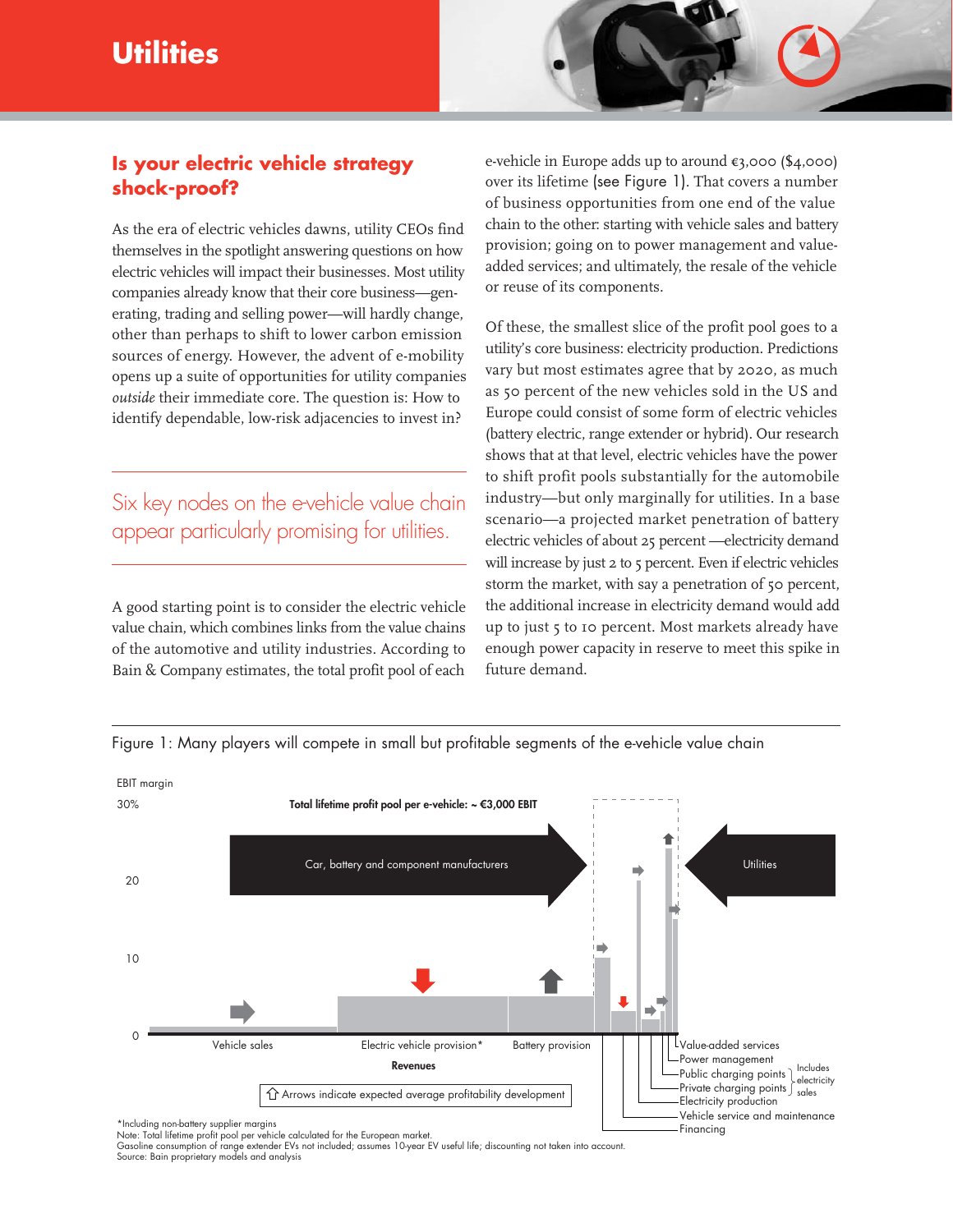To profit from electric vehicles, "power providers" like utilities and oil and gas companies must, therefore, look beyond electricity sales. But that gets tricky, as each link on the electric vehicle value chain also attracts competitors from other industries: "hardware providers" like auto original equipment manufacturers (OEMs) and battery manufacturers; "infrastructure providers" like service stations and parking garages; and "service providers" like banks, leasing companies, independent resellers and even info-tech and infotainment companies.

#### **The six most promising bets**

Responding to market pressure, some utility companies moved fast to place bets on new business ideas centered on electric vehicles. Many announced initiatives that projected a clean, green image of the corporate brand. In Germany E.ON is partnering with Audi for a fleet trial in the Munich region. The New York Power Authority is working with Ford. In Italy, Enel and Daimler are working together, introducing electrically powered vehicles in major cities. However, now companies find they can do more: they can find a new source of revenue for the business by investing in the right adjacency. Our research shows that six key nodes on the e-vehicle value chain appear particularly promising for utilities even though each comes bundled with start-up issues. These include:

**• Power management:** Increasingly, managing the grid will present significant challenges. On the one hand, as the number of solar and wind power generation plants rises and more distributed generation installations come into play, supply volatility will increase. On the other hand, with the advent of more energy efficient options, such as electric vehicles and heat pumps, demand volatility will also rise. Utilities can provide an answer to volatility by offering intelligent load control services for e-vehicles.

Options include starting or stopping the load in line with the level of power supply in the grid. They can also use the battery in the car, with the consent of the owner, to provide regulation energy for the grid as needed. Major utilities have started pilot programs to test this service offering, such as RWE's project "e-mobility Berlin" and E.ON Avacon's project, Harz.EE-mobility. Vattenfall is investigating how e-vehicle batteries can help store power in times of

oversupply. In all these pilots, pricing models will need to take the additional wear and tear on the battery into account.

**• Installation and operation of public charging infrastructure:** The high cost of public charging points—in Germany, for example, they cost €8,000 to €10,000 (\$10,800 to \$13,400) each—means that the business model for installing public charging stations remains fragile. Most service providers see no way to earn the capital and operation costs with revenues of only  $\varepsilon$ 2–4 (\$3–6) per charge. Consequently, most public charging infrastructure will depend on cross-subsidies. Either the regulator allows the utility to add the cost to the grid costs and charge grid users, or local communities pick up the tab, or the incumbent utility invests in a public charging infrastructure to run a pilot and promote its brand.

Another option: partnering with local businesses such as supermarkets, fast-food chains and cinemas that can use charging stations to attract customers. In Stockholm, Elforsk is conducting a pilot by running charging stations at McDonald's restaurants. Germany's EnBW has installed a network of charging stations in the Stuttgart region. E.ON's pilot project in Munich provides test drivers a fleet of Mini E battery electric vehicles that can be charged at E.ON branded charging stations in the city center.

**• Installation and operation of private charging points:** Private charging points offer a quicker path to revenues. They require fewer security and safety features than public charging points and are often cheaper to install and maintain. Besides, anyone who buys an electric vehicle is likely to pay the extra money to install a charging point.

Recognizing that, RWE is piloting a program to offer consumers across Germany a wall-box charging station at their homes. Electric vehicle owners can charge their car for a 100–140-km range in only one hour. In the US, NRG now offers customers private charging stations. This option will require investments from the grid operators over time. Most local grids lack sufficient capacity to supply the growing number of private charging stations in a given residential area.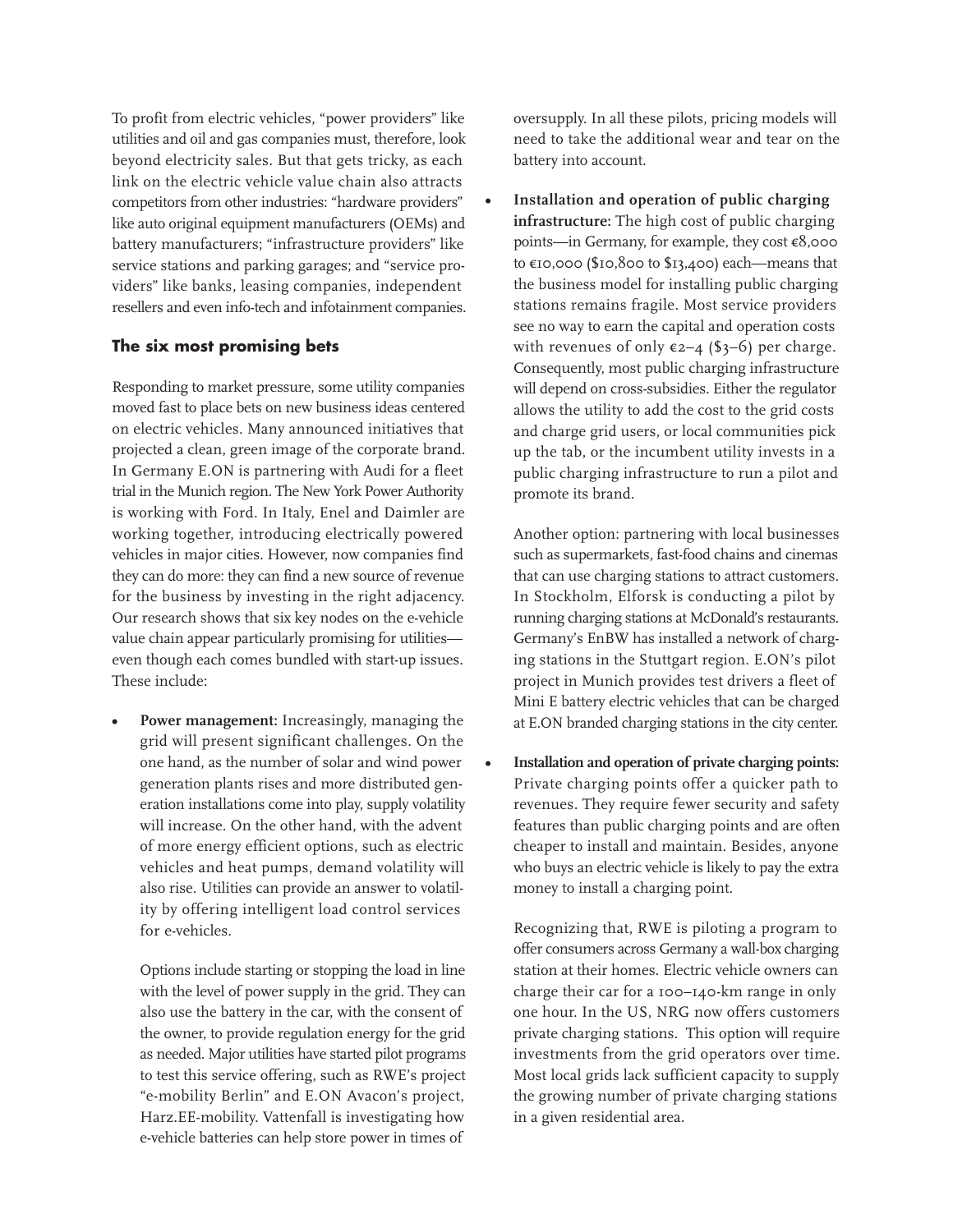- **Value-added services:** Utilities providing charging infrastructure (public or private) can also pipe "content" into the car in the form of navigation maps, traffic updates, or even music or films for car entertainment systems. Other services offered: monitoring car electronics and providing remote car-diagnosis services. Some utilities might also consider the option of offering advisory services to communities. Sweden's Vattenfall recently initiated a project to develop user-friendly, value-added services and applications for cost-efficient charging of EVs at home and for fleet operators.
- **Financing vehicle batteries:** Utilities have the option to develop innovative financing schemes for the sale or lease of electric vehicles and batteries. Depending on the specific scheme, utilities can enter into agreements with the car user on the extent to which the battery can be used for providing (positive or negative) regulation energy or regulation energy reserve. Such contracts can also specify the terms and conditions for battery usage once the battery's useful life in the electric vehicle is over. E.ON recently announced a partnership with Athlon Car Lease in Germany for the provision and financing of fleet cars.
- **Reuse of battery for power storage:** Even after lifetime employment as a vehicle battery, electric vehicle batteries still retain 50–60 percent of their capacity.

A utility could also build a business model around bundling used batteries for power storage at wind farms or large-scale solar power generators. According to Bain calculations, under current regulations and given the energy prices in Germany, a used car battery still has a net present value (NPV) of around  $\epsilon$ 1,000 (\$1,300) if used in a bundled storage facility. Drawn to the idea, General Motors is teaming up with the Swiss-based utility supplier ABB to conduct research on reusing spent Chevy Volt batteries for power storage.

#### **Prioritizing e-mobility business models**

Utilities face a plethora of choices but most of them currently represent high-risk and untested business models. CEOs must not only pick their battles carefully, they must look beyond their own industry to gauge their ability to win. Which e-mobility activities will suit their businesses best? Do they have the right assets and capabilities to venture into new areas? What impact will the new adjacencies have on the corporate brand and reputation?

Leaders can make decisions more confidently if they develop a framework to weigh options—and shortlist those that make sense. In our experience, to get the best out of the e-vehicle opportunity, a utility can prioritize potential business ideas on two dimensions (see Figure 2).



Figure 2: Market attractiveness and the ability to win will determine the most attractive business models for utilities

Source: Bain proprietary market study and industry expert interviews